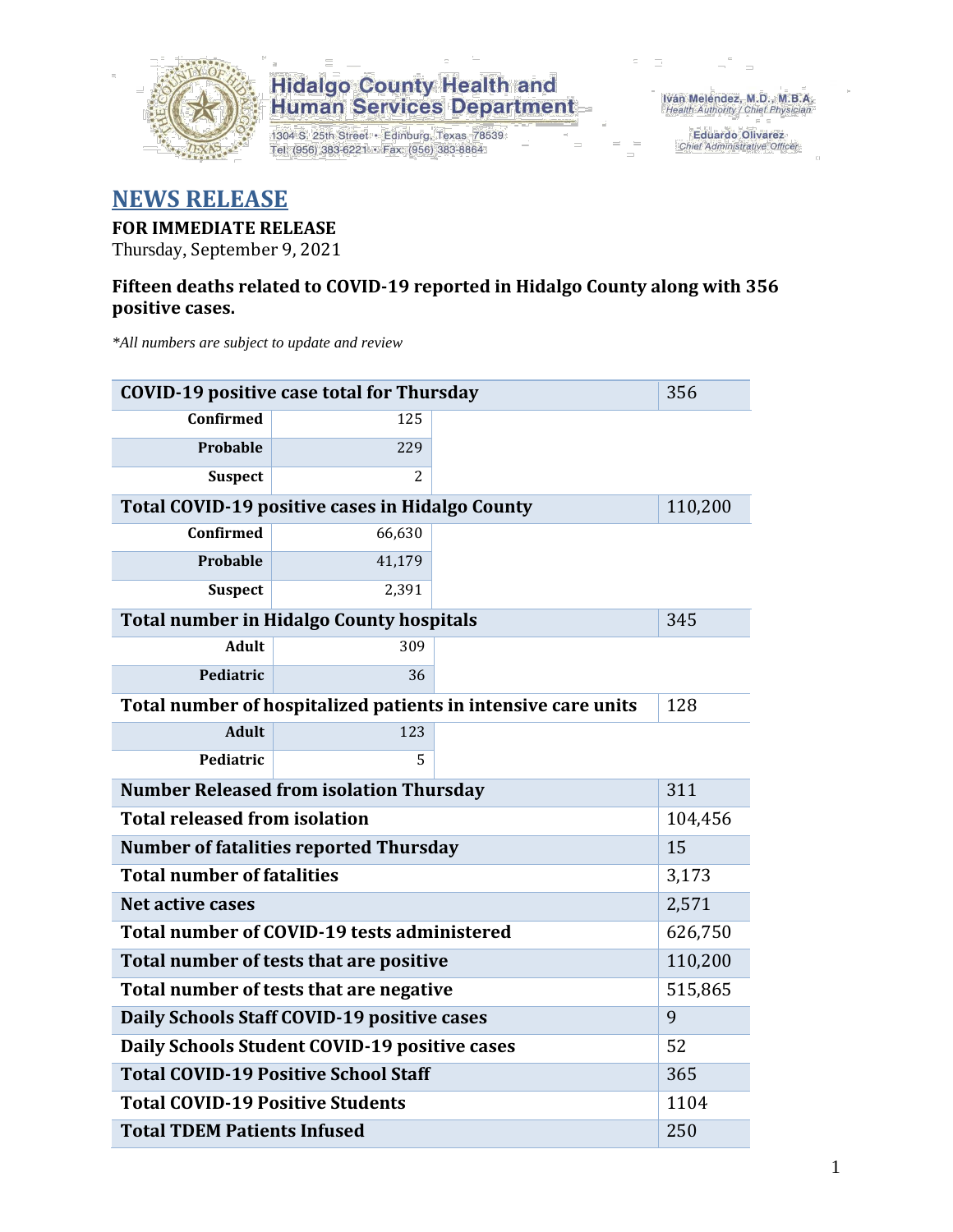

1304 S. 25th Street · Edinburg, Texas 78539 Tel: (956) 383-6221 · Fax: (956) 383-8864

Iván Meléndez, M.D., M.B.A. Health Authority / Chief Physician

> **Eduardo Olivarez** Chief Administrative Officer

*Hidalgo County uses the case status definition provided by the Texas Department of State Health Service's 2020 Epi Case Criteria Guide revised November 2020.*

- *1. Confirmed: A person who has tested positive through a molecular or PCR (oral or nasal swabs) test that looks for the presence of the virus's genetic material.*
- *2. Probable: A person who meets presumptive laboratory evidence through detection of COVID-19 by antigen test in a respiratory specimen.*
- *3. Suspect: A person who meets supported laboratory evidence through detection of specific antibodies in serum, plasma, whole body, and no prior history of being confirmed or probable case.*

*For more information of case status definition for COVID-19, please refer to:*

[https://www.dshs.state.tx.us/IDCU/investigation/epi-case-criteria-guide/2020-Epi-Case-Criteria-](https://www.dshs.state.tx.us/IDCU/investigation/epi-case-criteria-guide/2020-Epi-Case-Criteria-Guide.pdf)[Guide.pdf](https://www.dshs.state.tx.us/IDCU/investigation/epi-case-criteria-guide/2020-Epi-Case-Criteria-Guide.pdf)

|              | <b>Age Range</b> | <b>Gender</b> | <b>City</b>    |
|--------------|------------------|---------------|----------------|
| 1            | 20s              | Female        | Alamo          |
| $\mathbf{2}$ | 70+              | Male          | Alamo          |
| 3            | 40s              | Male          | <b>McAllen</b> |
| 4            | 50s              | Female        | McAllen        |
| 5            | 60s              | Male          | McAllen        |
| 6            | 60s              | Male          | McAllen        |
| 7            | $70+$            | Male          | McAllen        |
| 8            | 30 <sub>s</sub>  | Female        | Mercedes       |
| 9            | 50s              | Male          | Mercedes       |
| 10           | 60s              | Female        | Mercedes       |
| 11           | 40s              | Male          | Mission        |
| 12           | 60s              | Female        | Mission        |
| 13           | $70+$            | Female        | <b>Mission</b> |
| 14           | 60s              | Male          | San Juan       |
| 15           | 70+              | Female        | Weslaco        |

#### The deaths include: Case Breakdown by Age Group:

| <b>Age Range</b> | <b>Number of Cases</b> |
|------------------|------------------------|
| $0 - 11$         | 96                     |
| 12-19            | 65                     |
| 20s              | 48                     |
| 30 <sub>s</sub>  | 47                     |
| 40s              | 44                     |
| 50s              | 21                     |
| 60s              | 16                     |
| $70+$            | 19                     |
| Total:           | 356                    |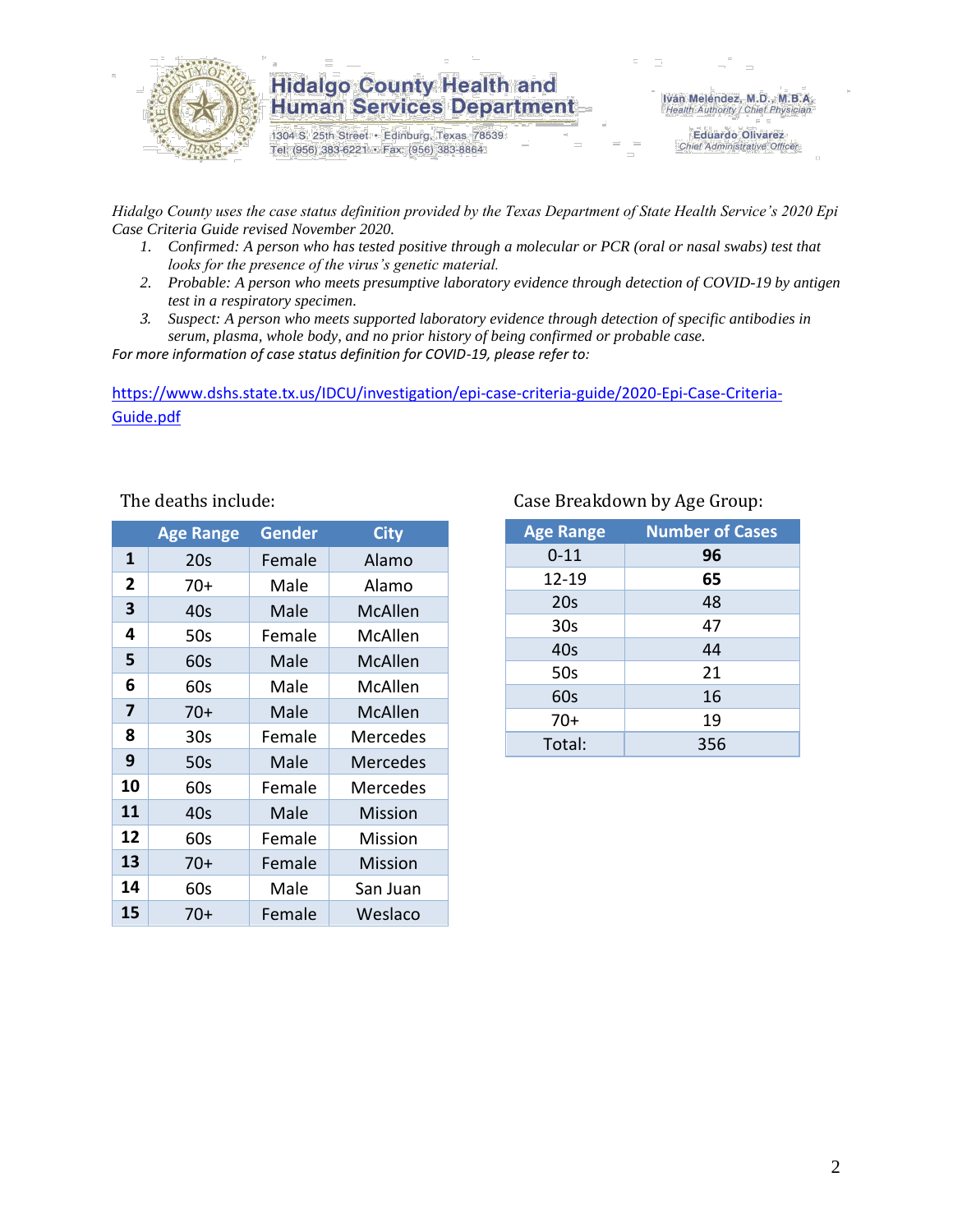

1304 S. 25th Street • Edinburg, Texas 78539<br>Tel: (956) 383-6221 • Fax: (956) 383-8864

Iván Meléndez, M.D., M.B.A.<br>Health Authority / Chief Physician

Eduardo Olivarez<br>Chief Administrative Officer

#### Thursday, September 9, 2021 positive cases include:

|                | <b>Age Range</b> | Gender                                                                                                     | <b>City</b> |     | <b>Age Range</b> | Gender                                                                                                     | <b>City</b> |
|----------------|------------------|------------------------------------------------------------------------------------------------------------|-------------|-----|------------------|------------------------------------------------------------------------------------------------------------|-------------|
| 1              | $0 - 19$         | M                                                                                                          | Alamo       | 179 | 40s              | M                                                                                                          | McAllen     |
| 2              | $0 - 19$         | F                                                                                                          | Alamo       | 180 | 40s              | F                                                                                                          | McAllen     |
| 3              | $0 - 19$         | F                                                                                                          | Alamo       | 181 | 40s              | F                                                                                                          | McAllen     |
| 4              | $0 - 19$         | M                                                                                                          | Alamo       | 182 | 40s              | F                                                                                                          | McAllen     |
| 5              | $0 - 19$         | F                                                                                                          | Alamo       | 183 | 50s              | ${\sf M}$                                                                                                  | McAllen     |
| 6              | 20s              | F                                                                                                          | Alamo       | 184 | 50s              | F                                                                                                          | McAllen     |
| $\overline{7}$ | $0 - 19$         | $\mathsf{M}% _{T}=\mathsf{M}_{T}\!\left( a,b\right) ,\ \mathsf{M}_{T}=\mathsf{M}_{T}\!\left( a,b\right) ,$ | Alton       | 185 | 50s              | F                                                                                                          | McAllen     |
| 8              | $0 - 19$         | M                                                                                                          | Alton       | 186 | 50s              | F                                                                                                          | McAllen     |
| 9              | 30 <sub>s</sub>  | M                                                                                                          | Alton       | 187 | 60s              | ${\sf M}$                                                                                                  | McAllen     |
| 10             | 30 <sub>s</sub>  | M                                                                                                          | Alton       | 188 | 60s              | M                                                                                                          | McAllen     |
| 11             | $0 - 19$         | ${\sf M}$                                                                                                  | Donna       | 189 | 60s              | F                                                                                                          | McAllen     |
| 12             | $0 - 19$         | F                                                                                                          | Donna       | 190 | 60s              | M                                                                                                          | McAllen     |
| 13             | $0 - 19$         | M                                                                                                          | Donna       | 191 | $70+$            | ${\sf M}$                                                                                                  | McAllen     |
| 14             | $0 - 19$         | F                                                                                                          | Donna       | 192 | $70+$            | F                                                                                                          | McAllen     |
| 15             | $0 - 19$         | F                                                                                                          | Donna       | 193 | $70+$            | ${\sf M}$                                                                                                  | McAllen     |
| 16             | $0 - 19$         | M                                                                                                          | Donna       | 194 | $70+$            | F                                                                                                          | McAllen     |
| 17             | $0 - 19$         | M                                                                                                          | Donna       | 195 | $70+$            | F                                                                                                          | McAllen     |
| 18             | $0 - 19$         | M                                                                                                          | Donna       | 196 | $70+$            | M                                                                                                          | McAllen     |
| 19             | $0 - 19$         | $\mathsf{M}% _{T}=\mathsf{M}_{T}\!\left( a,b\right) ,\ \mathsf{M}_{T}=\mathsf{M}_{T}\!\left( a,b\right) ,$ | Donna       | 197 | $0 - 19$         | ${\sf M}$                                                                                                  | Mercedes    |
| 20             | $0 - 19$         | M                                                                                                          | Donna       | 198 | $0 - 19$         | F                                                                                                          | Mercedes    |
| 21             | $0 - 19$         | M                                                                                                          | Donna       | 199 | $0 - 19$         | F                                                                                                          | Mercedes    |
| 22             | $0 - 19$         | M                                                                                                          | Donna       | 200 | 20s              | M                                                                                                          | Mercedes    |
| 23             | $0 - 19$         | M                                                                                                          | Donna       | 201 | 20s              | M                                                                                                          | Mercedes    |
| 24             | $0 - 19$         | F                                                                                                          | Donna       | 202 | 50s              | M                                                                                                          | Mercedes    |
| 25             | $0 - 19$         | F                                                                                                          | Donna       | 203 | $0 - 19$         | ${\sf M}$                                                                                                  | Mission     |
| 26             | $0 - 19$         | F                                                                                                          | Donna       | 204 | $0 - 19$         | F                                                                                                          | Mission     |
| 27             | $0 - 19$         | F                                                                                                          | Donna       | 205 | $0 - 19$         | M                                                                                                          | Mission     |
| 28             | 20s              | F.                                                                                                         | Donna       | 206 | $0 - 19$         | M                                                                                                          | Mission     |
| 29             | 20s              | F                                                                                                          | Donna       | 207 | $0 - 19$         | F                                                                                                          | Mission     |
| 30             | 20s              | M                                                                                                          | Donna       | 208 | $0 - 19$         | F                                                                                                          | Mission     |
| 31             | 30 <sub>s</sub>  | F                                                                                                          | Donna       | 209 | $0 - 19$         | $\mathsf{M}% _{T}=\mathsf{M}_{T}\!\left( a,b\right) ,\ \mathsf{M}_{T}=\mathsf{M}_{T}\!\left( a,b\right) ,$ | Mission     |
| 32             | 40s              | M                                                                                                          | Donna       | 210 | $0 - 19$         | M                                                                                                          | Mission     |
| 33             | 40s              | M                                                                                                          | Donna       | 211 | $0 - 19$         | ${\sf M}$                                                                                                  | Mission     |
| 34             | 40s              | F                                                                                                          | Donna       | 212 | $0 - 19$         | M                                                                                                          | Mission     |
| 35             | 40s              | ${\sf M}$                                                                                                  | Donna       | 213 | $0 - 19$         | F                                                                                                          | Mission     |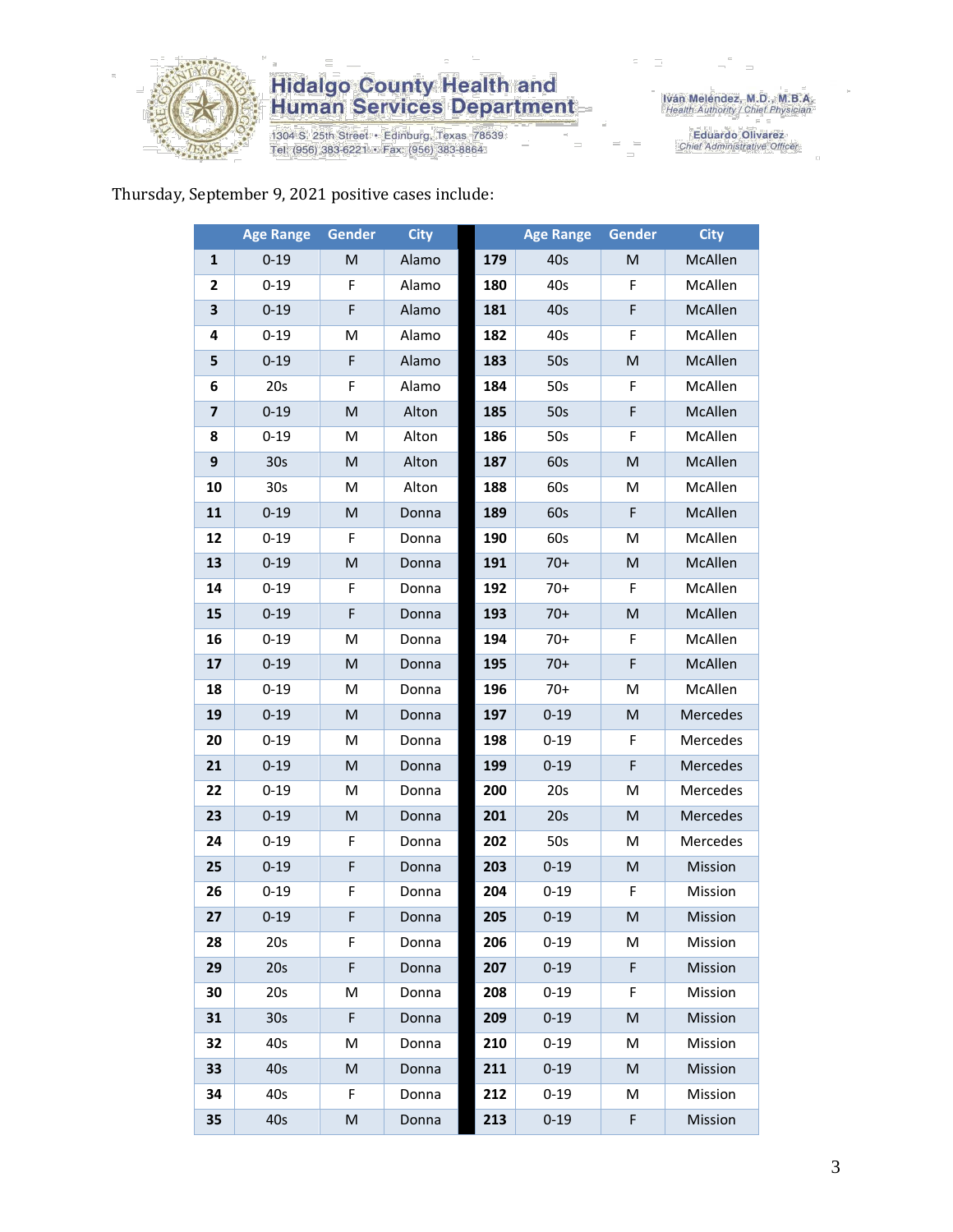

1304 S. 25th Street • Edinburg, Texas 78539<br>Tel: (956) 383-6221 • Fax: (956) 383-8864

Iván Meléndez, M.D., M.B.A.<br>Health Authority / Chief Physician

Eduardo Olivarez<br>Chief Administrative Officer

| 36 | 50s      | M           | Donna    | 214 | $0 - 19$        | F         | Mission |
|----|----------|-------------|----------|-----|-----------------|-----------|---------|
| 37 | 50s      | M           | Donna    | 215 | $0 - 19$        | ${\sf M}$ | Mission |
| 38 | $70+$    | F           | Donna    | 216 | $0 - 19$        | M         | Mission |
| 39 | $0 - 19$ | M           | Edinburg | 217 | $0 - 19$        | F         | Mission |
| 40 | $0 - 19$ | F           | Edinburg | 218 | $0 - 19$        | M         | Mission |
| 41 | $0 - 19$ | M           | Edinburg | 219 | $0 - 19$        | ${\sf M}$ | Mission |
| 42 | $0 - 19$ | F           | Edinburg | 220 | $0 - 19$        | F         | Mission |
| 43 | $0 - 19$ | F           | Edinburg | 221 | $0 - 19$        | F         | Mission |
| 44 | $0 - 19$ | F           | Edinburg | 222 | $0 - 19$        | M         | Mission |
| 45 | $0 - 19$ | $\mathsf F$ | Edinburg | 223 | $0 - 19$        | ${\sf M}$ | Mission |
| 46 | $0 - 19$ | M           | Edinburg | 224 | $0 - 19$        | F         | Mission |
| 47 | $0 - 19$ | M           | Edinburg | 225 | $0 - 19$        | F         | Mission |
| 48 | $0 - 19$ | Μ           | Edinburg | 226 | $0 - 19$        | F         | Mission |
| 49 | $0 - 19$ | M           | Edinburg | 227 | $0 - 19$        | F         | Mission |
| 50 | $0 - 19$ | F           | Edinburg | 228 | $0 - 19$        | M         | Mission |
| 51 | $0 - 19$ | M           | Edinburg | 229 | $0 - 19$        | F         | Mission |
| 52 | $0 - 19$ | Μ           | Edinburg | 230 | $0 - 19$        | F         | Mission |
| 53 | $0 - 19$ | F           | Edinburg | 231 | 20s             | ${\sf M}$ | Mission |
| 54 | $0 - 19$ | M           | Edinburg | 232 | 20s             | M         | Mission |
| 55 | $0 - 19$ | M           | Edinburg | 233 | 20s             | F         | Mission |
| 56 | $0 - 19$ | F           | Edinburg | 234 | 20s             | F         | Mission |
| 57 | $0 - 19$ | M           | Edinburg | 235 | 20s             | F         | Mission |
| 58 | $0 - 19$ | Μ           | Edinburg | 236 | 20s             | M         | Mission |
| 59 | $0 - 19$ | M           | Edinburg | 237 | 20s             | F         | Mission |
| 60 | $0 - 19$ | М           | Edinburg | 238 | 20s             | M         | Mission |
| 61 | $0 - 19$ | F           | Edinburg | 239 | 30 <sub>s</sub> | ${\sf M}$ | Mission |
| 62 | $0 - 19$ | Μ           | Edinburg | 240 | 30 <sub>s</sub> | F         | Mission |
| 63 | $0 - 19$ | M           | Edinburg | 241 | 30 <sub>s</sub> | ${\sf M}$ | Mission |
| 64 | $0 - 19$ | F           | Edinburg | 242 | 30 <sub>s</sub> | F         | Mission |
| 65 | $0 - 19$ | M           | Edinburg | 243 | 30 <sub>s</sub> | ${\sf M}$ | Mission |
| 66 | $0 - 19$ | F           | Edinburg | 244 | 30 <sub>s</sub> | M         | Mission |
| 67 | $0 - 19$ | M           | Edinburg | 245 | 30 <sub>s</sub> | ${\sf M}$ | Mission |
| 68 | $0 - 19$ | F           | Edinburg | 246 | 40s             | M         | Mission |
| 69 | $0 - 19$ | M           | Edinburg | 247 | 40s             | F         | Mission |
| 70 | $0 - 19$ | F           | Edinburg | 248 | 40s             | F         | Mission |
| 71 | $0 - 19$ | M           | Edinburg | 249 | 40s             | F         | Mission |
| 72 | $0 - 19$ | F           | Edinburg | 250 | 40s             | M         | Mission |
| 73 | $0 - 19$ | F           | Edinburg | 251 | 50s             | ${\sf M}$ | Mission |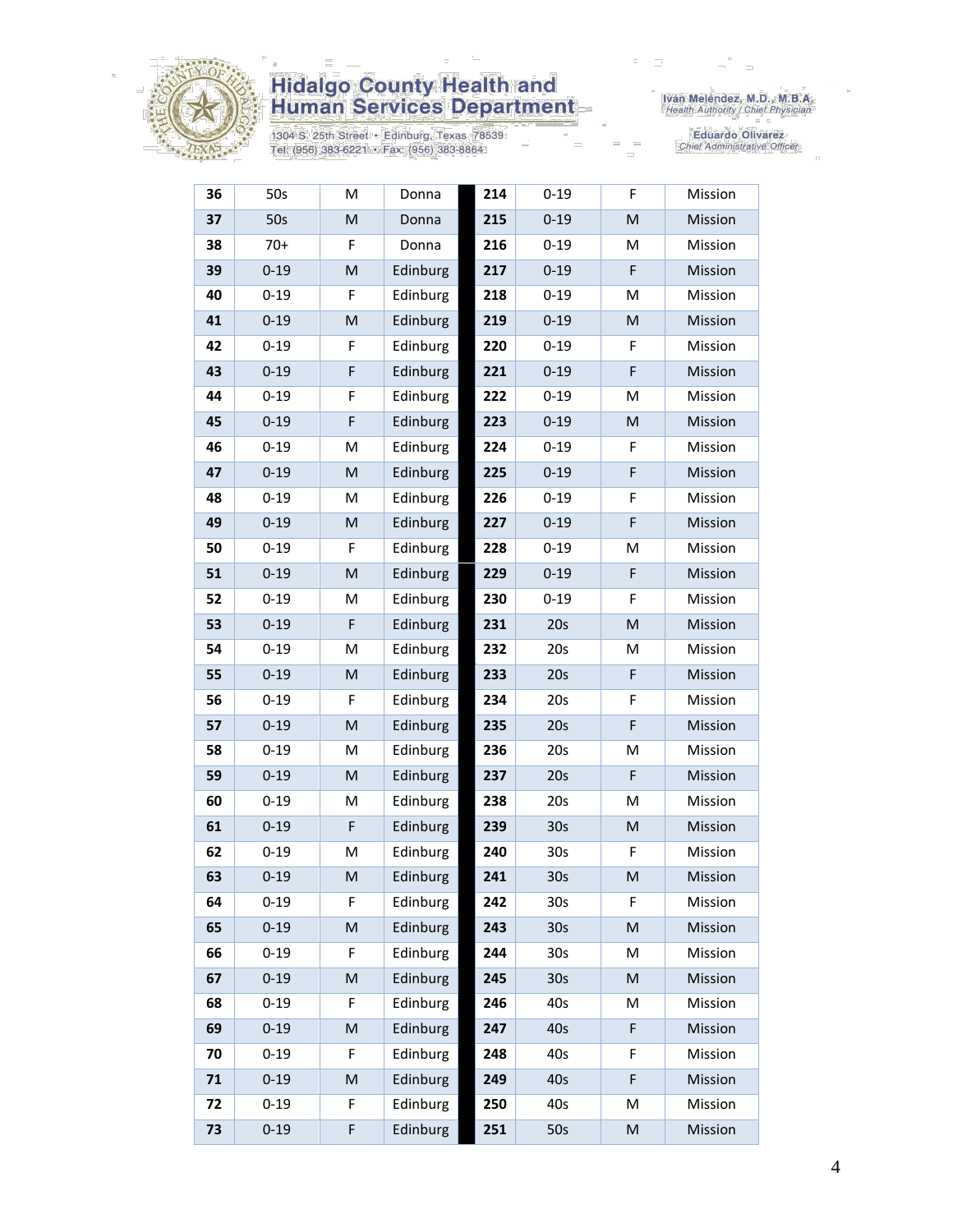

1304 S. 25th Street • Edinburg, Texas 78539<br>Tel: (956) 383-6221 • Fax: (956) 383-8864

Iván Meléndez, M.D., M.B.A.<br>Health Authority / Chief Physician

Eduardo Olivarez<br>Chief Administrative Officer

| 74  | $0 - 19$        | F           | Edinburg | 252 | 50s             | F | Mission  |
|-----|-----------------|-------------|----------|-----|-----------------|---|----------|
| 75  | $0 - 19$        | M           | Edinburg | 253 | 50s             | M | Mission  |
| 76  | $0 - 19$        | F           | Edinburg | 254 | 50s             | M | Mission  |
| 77  | $0 - 19$        | $\mathsf F$ | Edinburg | 255 | 60s             | F | Mission  |
| 78  | $0 - 19$        | M           | Edinburg | 256 | 60s             | F | Mission  |
| 79  | $0 - 19$        | ${\sf M}$   | Edinburg | 257 | 60s             | M | Mission  |
| 80  | $0 - 19$        | F.          | Edinburg | 258 | 60s             | M | Mission  |
| 81  | $0 - 19$        | M           | Edinburg | 259 | $70+$           | F | Mission  |
| 82  | $0 - 19$        | M           | Edinburg | 260 | $70+$           | F | Mission  |
| 83  | 20s             | ${\sf M}$   | Edinburg | 261 | $70+$           | M | Mission  |
| 84  | 20s             | M           | Edinburg | 262 | $70+$           | F | Mission  |
| 85  | 20s             | F           | Edinburg | 263 | $70+$           | F | Mission  |
| 86  | 20s             | M           | Edinburg | 264 | $0 - 19$        | F | Pharr    |
| 87  | 20s             | $\mathsf F$ | Edinburg | 265 | $0 - 19$        | F | Pharr    |
| 88  | 20s             | M           | Edinburg | 266 | $0 - 19$        | F | Pharr    |
| 89  | 20s             | M           | Edinburg | 267 | $0 - 19$        | M | Pharr    |
| 90  | 20s             | F           | Edinburg | 268 | 20s             | M | Pharr    |
| 91  | 20s             | ${\sf M}$   | Edinburg | 269 | 20s             | M | Pharr    |
| 92  | 20s             | F           | Edinburg | 270 | 20s             | F | Pharr    |
| 93  | 20s             | $\mathsf F$ | Edinburg | 271 | 30 <sub>s</sub> | F | Pharr    |
| 94  | 20s             | М           | Edinburg | 272 | 40s             | Μ | Pharr    |
| 95  | 20s             | F           | Edinburg | 273 | 40s             | F | Pharr    |
| 96  | 20s             | M           | Edinburg | 274 | 40s             | M | Pharr    |
| 97  | 20s             | M           | Edinburg | 275 | 40s             | M | Pharr    |
| 98  | 30 <sub>s</sub> | M           | Edinburg | 276 | 40s             | F | Pharr    |
| 99  | 30 <sub>s</sub> | M           | Edinburg | 277 | 50s             | M | Pharr    |
| 100 | 30s             | Μ           | Edinburg | 278 | 50s             | М | Pharr    |
| 101 | 30s             | M           | Edinburg | 279 | 50s             | F | Pharr    |
| 102 | 30s             | м           | Edinburg | 280 | 70+             | м | Pharr    |
| 103 | 30 <sub>s</sub> | M           | Edinburg | 281 | $0 - 19$        | F | San Juan |
| 104 | 30s             | М           | Edinburg | 282 | $0 - 19$        | м | San Juan |
| 105 | 30 <sub>s</sub> | F           | Edinburg | 283 | $0 - 19$        | M | San Juan |
| 106 | 30s             | F           | Edinburg | 284 | $0 - 19$        | F | San Juan |
| 107 | 30 <sub>s</sub> | M           | Edinburg | 285 | $0 - 19$        | M | San Juan |
| 108 | 30s             | Μ           | Edinburg | 286 | $0 - 19$        | М | San Juan |
| 109 | 30 <sub>s</sub> | M           | Edinburg | 287 | $0 - 19$        | M | San Juan |
| 110 | 30s             | F.          | Edinburg | 288 | $0 - 19$        | F | San Juan |
| 111 | 30 <sub>s</sub> | F           | Edinburg | 289 | $0 - 19$        | F | San Juan |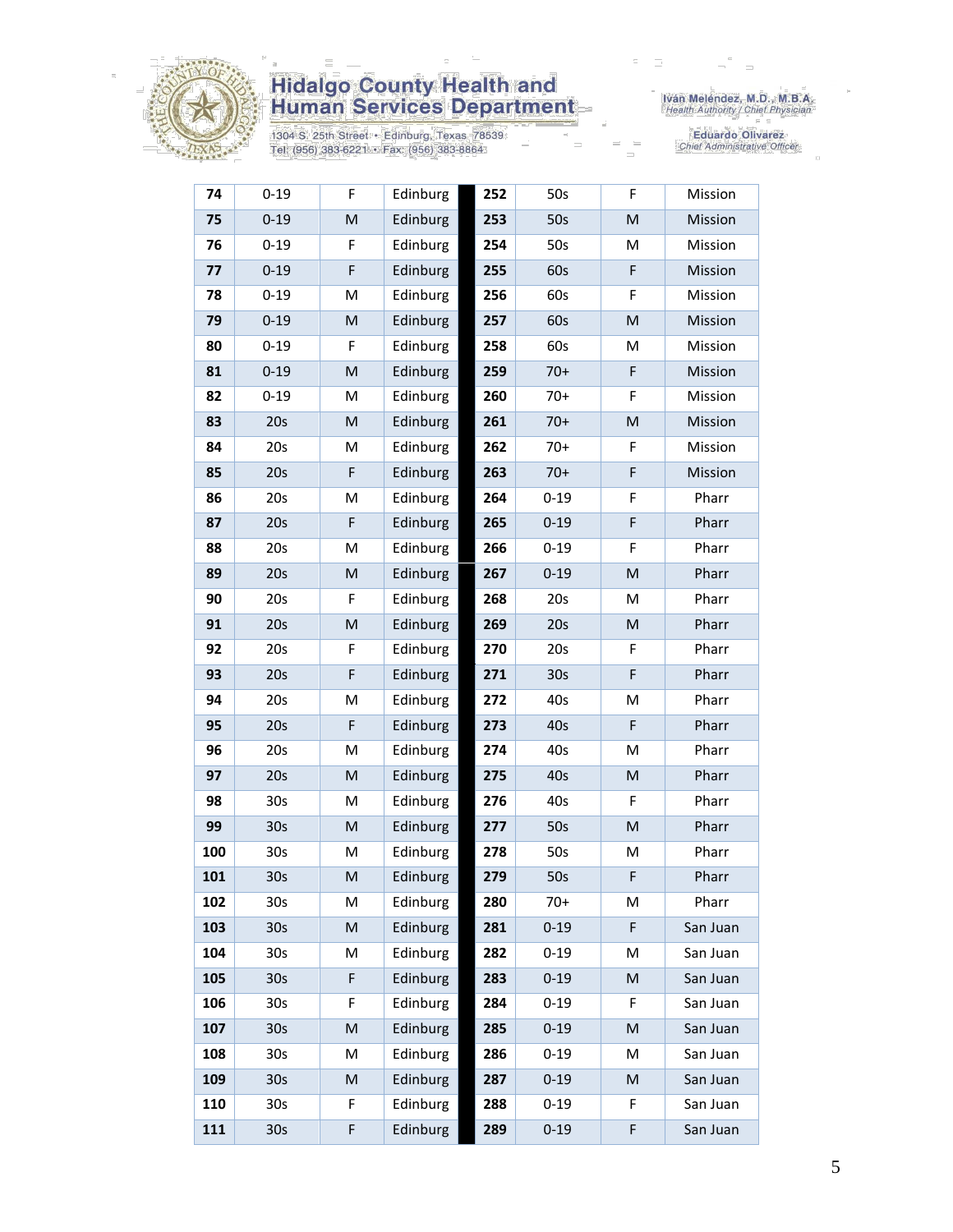

1304 S. 25th Street • Edinburg, Texas 78539<br>Tel: (956) 383-6221 • Fax: (956) 383-8864

Iván Meléndez, M.D., M.B.A.<br>Health Authority / Chief Physician

Eduardo Olivarez<br>Chief Administrative Officer

| 112 | 30 <sub>s</sub> | M           | Edinburg | 290 | $0 - 19$        | F | San Juan    |
|-----|-----------------|-------------|----------|-----|-----------------|---|-------------|
| 113 | 30 <sub>s</sub> | M           | Edinburg | 291 | $0 - 19$        | M | San Juan    |
| 114 | 30 <sub>s</sub> | M           | Edinburg | 292 | $0 - 19$        | F | San Juan    |
| 115 | 30 <sub>s</sub> | M           | Edinburg | 293 | 20s             | M | San Juan    |
| 116 | 30 <sub>s</sub> | F           | Edinburg | 294 | 30 <sub>s</sub> | F | San Juan    |
| 117 | 40s             | M           | Edinburg | 295 | 40s             | M | San Juan    |
| 118 | 40s             | F           | Edinburg | 296 | 40s             | M | San Juan    |
| 119 | 40s             | ${\sf M}$   | Edinburg | 297 | 50s             | M | San Juan    |
| 120 | 40s             | M           | Edinburg | 298 | $0 - 19$        | F | Undisclosed |
| 121 | 40s             | F           | Edinburg | 299 | $0 - 19$        | F | Undisclosed |
| 122 | 40s             | F           | Edinburg | 300 | $0 - 19$        | M | Undisclosed |
| 123 | 40s             | M           | Edinburg | 301 | $0 - 19$        | F | Undisclosed |
| 124 | 40s             | F           | Edinburg | 302 | $0 - 19$        | M | Undisclosed |
| 125 | 40s             | F           | Edinburg | 303 | $0 - 19$        | M | Undisclosed |
| 126 | 40s             | M           | Edinburg | 304 | $0 - 19$        | M | Undisclosed |
| 127 | 40s             | M           | Edinburg | 305 | $0 - 19$        | F | Undisclosed |
| 128 | 40s             | F           | Edinburg | 306 | $0 - 19$        | M | Undisclosed |
| 129 | 40s             | F           | Edinburg | 307 | $0 - 19$        | F | Undisclosed |
| 130 | 50s             | M           | Edinburg | 308 | $0 - 19$        | F | Undisclosed |
| 131 | 50s             | $\mathsf F$ | Edinburg | 309 | $0 - 19$        | F | Undisclosed |
| 132 | 50s             | M           | Edinburg | 310 | $0 - 19$        | F | Undisclosed |
| 133 | 50s             | F           | Edinburg | 311 | $0 - 19$        | F | Undisclosed |
| 134 | 60s             | F           | Edinburg | 312 | $0 - 19$        | F | Undisclosed |
| 135 | 60s             | F           | Edinburg | 313 | $0 - 19$        | F | Undisclosed |
| 136 | 60s             | F           | Edinburg | 314 | $0 - 19$        | F | Undisclosed |
| 137 | 60s             | F           | Edinburg | 315 | 20s             | F | Undisclosed |
| 138 | $70+$           | M           | Edinburg | 316 | 20s             | M | Undisclosed |
| 139 | $70+$           | M           | Edinburg | 317 | 20s             | M | Undisclosed |
| 140 | $70+$           | M           | Edinburg | 318 | 20s             | F | Undisclosed |
| 141 | $0 - 19$        | F           | Hidalgo  | 319 | 30 <sub>s</sub> | M | Undisclosed |
| 142 | $0 - 19$        | M           | McAllen  | 320 | 30s             | M | Undisclosed |
| 143 | $0 - 19$        | M           | McAllen  | 321 | 30 <sub>s</sub> | M | Undisclosed |
| 144 | $0 - 19$        | F           | McAllen  | 322 | 30 <sub>s</sub> | F | Undisclosed |
| 145 | $0 - 19$        | F           | McAllen  | 323 | 30 <sub>s</sub> | M | Undisclosed |
| 146 | $0 - 19$        | F           | McAllen  | 324 | 30 <sub>s</sub> | F | Undisclosed |
| 147 | $0 - 19$        | F           | McAllen  | 325 | 40s             | F | Undisclosed |
| 148 | $0 - 19$        | F           | McAllen  | 326 | 40s             | F | Undisclosed |
| 149 | $0 - 19$        | M           | McAllen  | 327 | 40s             | F | Undisclosed |